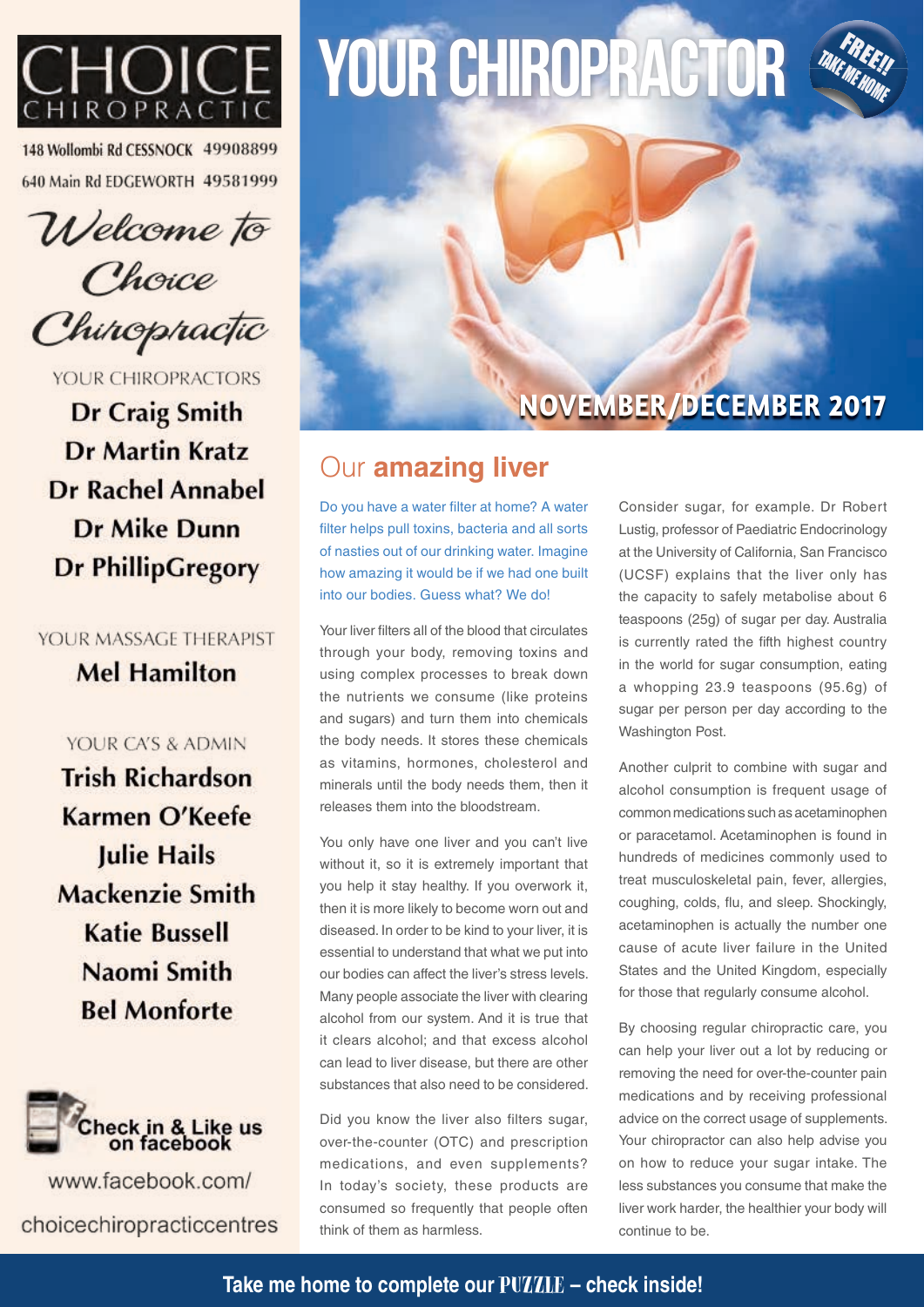## **Protect yourself**  and the **coral reefs**  from **sunscreen damage**

In Australia and New Zealand, we grow up understanding sun protection is vital.

Slip, slop, slap is a powerful campaign that started in 1988, reminding us to slap on the sunscreen – but while we are getting protection from the sun, could we also be causing damage to ourselves and the environment?

Earlier this year, Hawaii passed a bill that will prohibit the use of sunscreens or cosmetics that contain oxybenzone while on a beach or in the ocean. This comes after scientists conducted studies showing this active ingredient in many commercial sunscreens contributes to the destruction of coral reefs and thus escalating climate change.

Oxybenzone is not only harmful to the environment, it has also shown to be detrimental to our body's hormonal system. As Dr Karl Kruszelnicki explained to the ABC in September 2016, oxybenzone easily crosses the skin since it is fat-soluble; and, once in the body, it acts as an endocrine disruptor in humans in the same way it does in the coral reef.

What about the alternative sunscreens using zinc oxide, titanium oxide, and even essential oils? The latest research by the Therapeutic Goods Administration (TGA) suggests these do not reach body cells to cause damage; and when our 'macrophages' cells were exposed to the nanoparticles of these sunscreens in a lab, they were able to absorb and break them down normally. With regards to marine life, according to international organisation Marine Safe, research suggests these types of sunscreens may also cause harm. However, Dr. Kruszelnicki explains that zinc oxide and titanium oxide based sunscreens are less harmful to coral reefs than oxybenzone.

So, what should you do if you are trying to be sun protection savvy and also eco friendly? Some advice given by the Cancer Council is firstly to use UV protectant clothing, umbrellas, hats, and sunglasses as often as possible; reducing the amount of skin needing sunscreen. Avoiding the sun during the strongest part of the day and sitting in the shade are also beneficial.

## Following a **treatment schedule** is **important**

Following a treatment plan for a structural injury can be viewed in the same way as a fitness programme. The more closely you follow your prescribed treatment schedule, the more likely you are to get positive and longer lasting results.

If you decide to do a fitness programme, it is essential to go frequently and consistently until you reach your desired level of fitness; and then it is important to maintain that level of fitness with an altered programme. If you only follow your fitness programme now and again, you wouldn't expect much to change.

In the same way, if you are inconsistent with attending treatment appointments, it can hinder your improvement and make progress slower. This is because we are dealing with the same musculoskeletal structures that are exercised during fitness.

Consider joint problems caused by ligament injury, for example. Ligament injuries such as an acute ankle sprain, according to the Journal of Athletic Training (JAT), improve slowly over a period of six weeks to three months and even up to a year. JAT stresses complete healing is essential to prevent re-injury. The long-term consequence

of non-healed ligament injury is chronic pain, diminished function, as well as wear and tear known as osteoarthritis (OA). Joint problems caused by ligament injury progress through three stages of healing: the acute inflammatory phase; the proliferative or regenerative phase; and the tissue-remodeling phase.

Your chiropractor understands the way the body heals and progresses. For this reason, the chiropractor sets out a specific plan for you to reach a certain level of comfort, movement and stability. During this time, keeping your appointments is VERY important. Once a level of joint and nerve healing as well as structural stability is reached, your plan will slowly reduce to consistent but less frequent check-ups intended to help you continue improving during all stages of healing.

We all have busy lives, but remember if your body is working well, then you will also be better able to maintain that busy lifestyle. Take the time for your body and health; it's a worthwhile investment! If you have any questions about your care plan strategy, be sure to talk to your chiropractor.

## **WORD SEARCH**

I H T C E B I P Z S E N O T S Y E N D I K UWM V S H B A J H E E S E L C I T R A PON A NGY C A Y UWCOBG J ECSDRK SWB S L GOGZ SRNMS E T I ZGKUQF Z KEOQ I T VKCEMUZ J Q I OUF K Z J J NDF S F RGYML NYW I UV Z VUGFMTWL H T SN I XOT S YNP VOFWANP BROT PURS I DACDYRK BWS S T H A V L I V E R Y J Z SWO V J L RMX J Y T O E T S GEY I VAQZ TCBANZA J RFULH I CDSHQYF B F P U GM E Q I M Z E OWO U ZWK R E T AWM A E F A J I S P GMS R CWGD I Q X N K I U P H C RMA C Z V F WG F R N A S N C A U I T A YMWG K B Z M V A H F Z L B D T H Y O T K E HMWX A O B U G V C A I MC S OQWP J PGXU I OPHAAGOR I ESSGB I L BS I PE TNR ZGED T RP P I YNCDENCE YRER I N F SWTOQ MS RWC YOONMCN Y J Z U L V V B S CGBM L GS V NGUZ EML N L Z X I HKOL VGUMEQUAHT L KO N N T J N S S I B Y H Z F GNO J MM T S V J L MGWR Y K I A RN A PMDUGGE D E S XWU A J I C P A E F PM WLNKODAAF I L TERL KQCYAHRL AUTN I X GARXCX L TBKTRNQYEAHNBYOVOYA I TO NEXGK I SEGC I TUENL KEEENKG I BVHOS Z HCC V P P CD J S K YGA E H A L K RWE X E A T L N B X UMMA I A O X GWN A V T J L I F QQ B G A P T F I ZGCV I A L FXNQNOL YACT LOPU J XT Z J EH TAVEGVSNRQNLD I OL FHAXRZ L BYRNZM S U I Z Z K S VWO L ON T MP RO L I F E R A T I V E V O U T D OO R SMMGQ E R A Z O Z J U R U X YMWP F E ZWQ L BWS T MN R Y T A Y OUO I X T Z B E S V G E N F E F ARCQQF Y B EQC T H TMU T P L Z B SMOF J ACETAMINOPHEN ACUTE CARTILAGE HEALING HEALTH HYDRATION LIVER METABOLISM MUSCULOSKELETAL PROLIFERATIVE SLIPSLAPSLOP **TENDON** 

CIRCULATION **CONNECTION** DISRUPTOR **FILTER** HAMSTRING

INFLAMMATORY KIDNEYSTONES KINETICCHAIN KNEE LIGAMENTS

NANOPARTICLES **NATURE OSTEOARTHRITIS** OUTDOORS **OXYBENZONE** 

**TOXINS** WATER ZINCOXIDE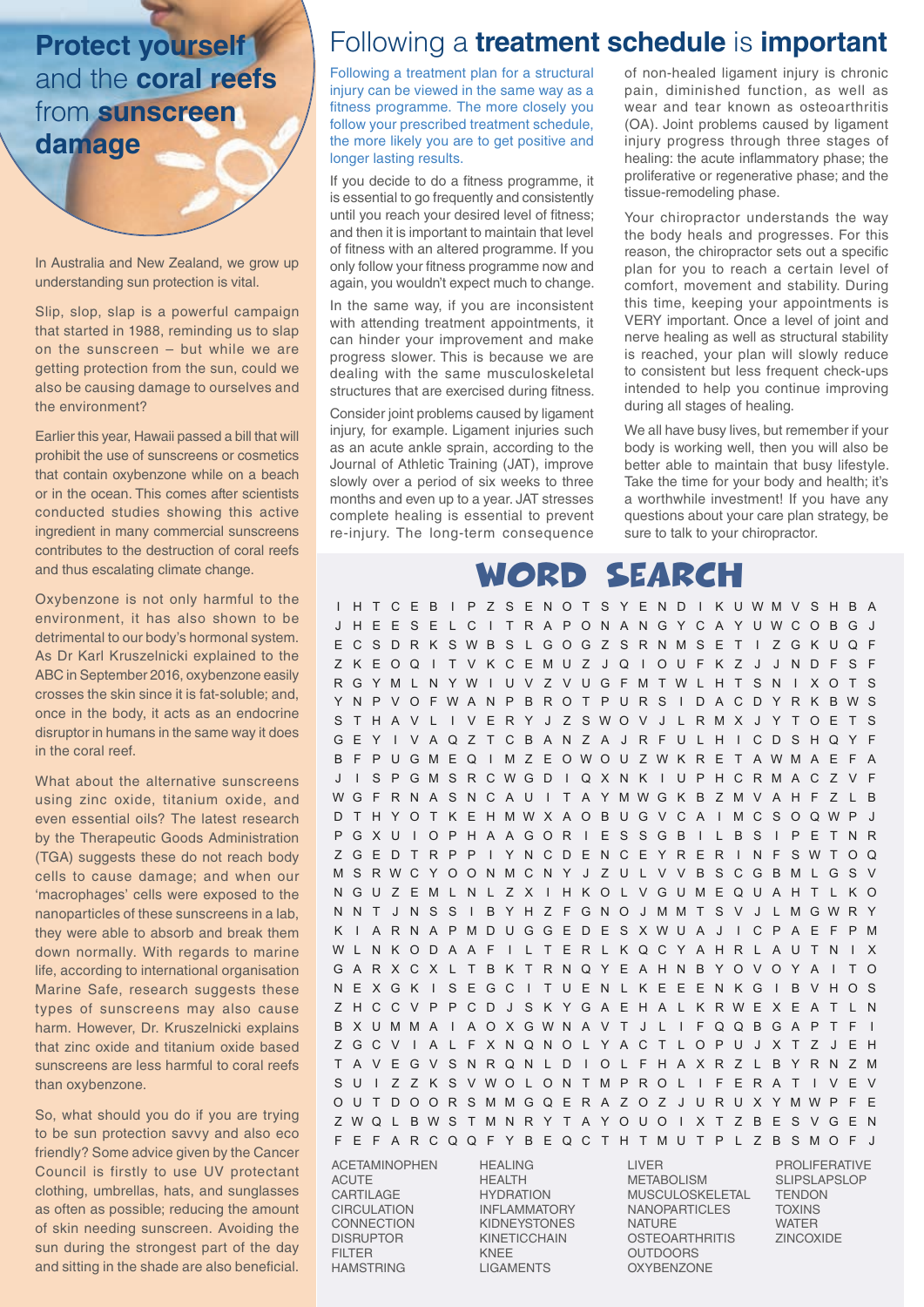## Understanding your **knee**

The knee is a very complex joint, but this article attempts to break it down in a simple way for you to understand your knee pain or how to prevent it.

The knee is comprised of 2 joints, 4 bones, shock absorbing cartilage and menisci, not to mention the ligaments, muscles and tendons that all help to support stabilisation and movement of the knee.



The simplest way to think of your knee, however, is like a hinge of a door. If a door and the wall are aligned properly to one another, then the hinge can move freely and function well for a long period of time. However, if the door and wall are not evenly aligned, then it puts extra pressure on the hinge. In this case, the hinge is likely to become stiff, bent and worn out much quicker; and require replacing.

The knee is actually considered a pivotal hinge joint between the upper and lower leg. It is pivotal because in addition to its main movement to bend like a hinge, there is also slight room for twisting and turning.

The knee is in the middle of what is called a kinetic chain – meaning forces that come from below at the foot and ankle joints or above from the hip and pelvis joints get

#### Choose **water**

Water is commonly known to be essential for life, yet a recent study at the University of Sydney found that 82% of the Australian population failed to meet their recommended water intake.

Although the daily amount of water necessary for hydration is currently debated, the Australian National Health and Medical Research Council (NHMRC) has set the recommended intake for Australia and New Zealand at 2.6 litres for adult males, 2.1 litres for adult females and 1.0–1.9 litres for children/adolescents.



Water is necessary for most of the body's functions such as blood circulation, metabolism, regulation of body temperature and waste removal. Also, considering water makes up a massive 50-80% of body weight (depending on lean body mass), it is essential to be aware of your water

passed into the knee. For this reason, pain in the knee can often be a consequence of a dysfunctional hip and pelvis or poor ankle and foot function. Over time, the extra stress on the knee leads to wear and tear called osteoarthritis (OA). When a patient presents to a chiropractic clinic with the main complaint of knee pain, it is essential that the chiropractor examines not only the knee, but also the movement and stability at the foot, ankle, hip and pelvis. The chiropractor may even recommend orthotics if the foot needs extra support to remove twisting of the knee.

Likewise, it is important that the chiropractor examines the spine, particularly the lower spine; as the nerves which exit that area of the spine directly control the muscles which move and stabilise the knee. Some examples of the muscles and tendons that connect to the knee are the hamstring, quadriceps, and calf muscles. If nerve function to these areas causes over or under-active muscle function, it can cause torqueing at the knee – creating pressure and pain. Correcting dysfunction of the spine, pelvis, foot and ankle – along with correction techniques at the knee itself – is a thorough approach to taking pressure off the knee, allowing the knee to heal and prevent further wear and tear damage.

From a preventative point of view, regular chiropractic checkups may also help prevent knee pain from starting; as the threat of wear and tear may be reduced by ensuring the different areas of your body are functioning properly, reducing excess stress on the knee. Talk to your chiropractor if you are wondering how chiropractic can help your knees to function at their best.

consumption. NHMRC advises that as little as 2% dehydration can result in impaired physiological response, mood, cognitive ability and performance.

A 2012 study of university students in London found that those who brought drinks, especially water, along to classes performed up to 10 percent better than those who did not. Another study published in The Journal of Physiology & Behavior found that dehydrated drivers made twice the amount of errors during a two-hour drive compared to hydrated drivers.

Your heart will also thank you for drinking water. The American Journal of Physiology found that drinking five or more glasses (1,185ml) of water per day reduced the risk of fatal coronary heart disease by 41% in women and 54% in men! In this study, the health benefits were limited to water because drinking "fluids other than water" (coffee, tea, juices, soft drinks) actually appeared to increase the risk of fatal coronary heart disease.

Hydration is beneficial in disease prevention as well. The risk of many cancers, including

# **MOROCCAN CHICKEN SALAD**

1 tsp ground ginger 1 tsp cumin ½ tsp ground pepper ½ tsp salt ½ tsp cinnamon ½ tsp cayenne or paprika ½ tsp allspice

#### **Dressing**

**Spice rub**

- ¼ C orange juice Zest of half an orange 2 T cider vinegar ¼ C olive oil 1 tsp sugar
- 2 chicken breast fillets
- 1 C Israeli couscous
- 1 can Chickpeas, drained
- 1 bag fresh baby spinach
- (or other green leaves)
- 1 C almonds, toasted
- 1 cup dried apricots, chopped

#### **Method**

Combine spice rub ingredients. Massage into chicken and leave to rest while preheating the oven to 180°C. Place on baking paper and cook for 25 minutes or until cooked through. Remove from oven and allow to rest for 10 minutes before slicing.

While the chicken is in the oven, prepare the couscous as per packet instructions. Drain and rinse in cold water.

Shake all the dressing ingredients together. Gently toss all the ingredients in a bowl. Serve and enjoy!

colorectal and urinary tract cancers, has been shown to reduce with proper hydration. Bladder cancer, for example, was shown to decrease by 7% for every 240ml of fluid drunk per day; and was shown to significantly reduce for men who drank at least 1,440ml of fluid per day. Dehydration is also the number one cause of kidney stones.

Without water, our bodies can't function, so it is always a smart idea to make sure you are properly hydrated. Although there is some debate on using the colour of your urine as an indicator for hydration, general advice suggests the darker your urine, the more likely you are to be dehydrated.

For more information on the benefits and recommendations for drinking water, go to: www.nrv.gov.au/nutrients/water.